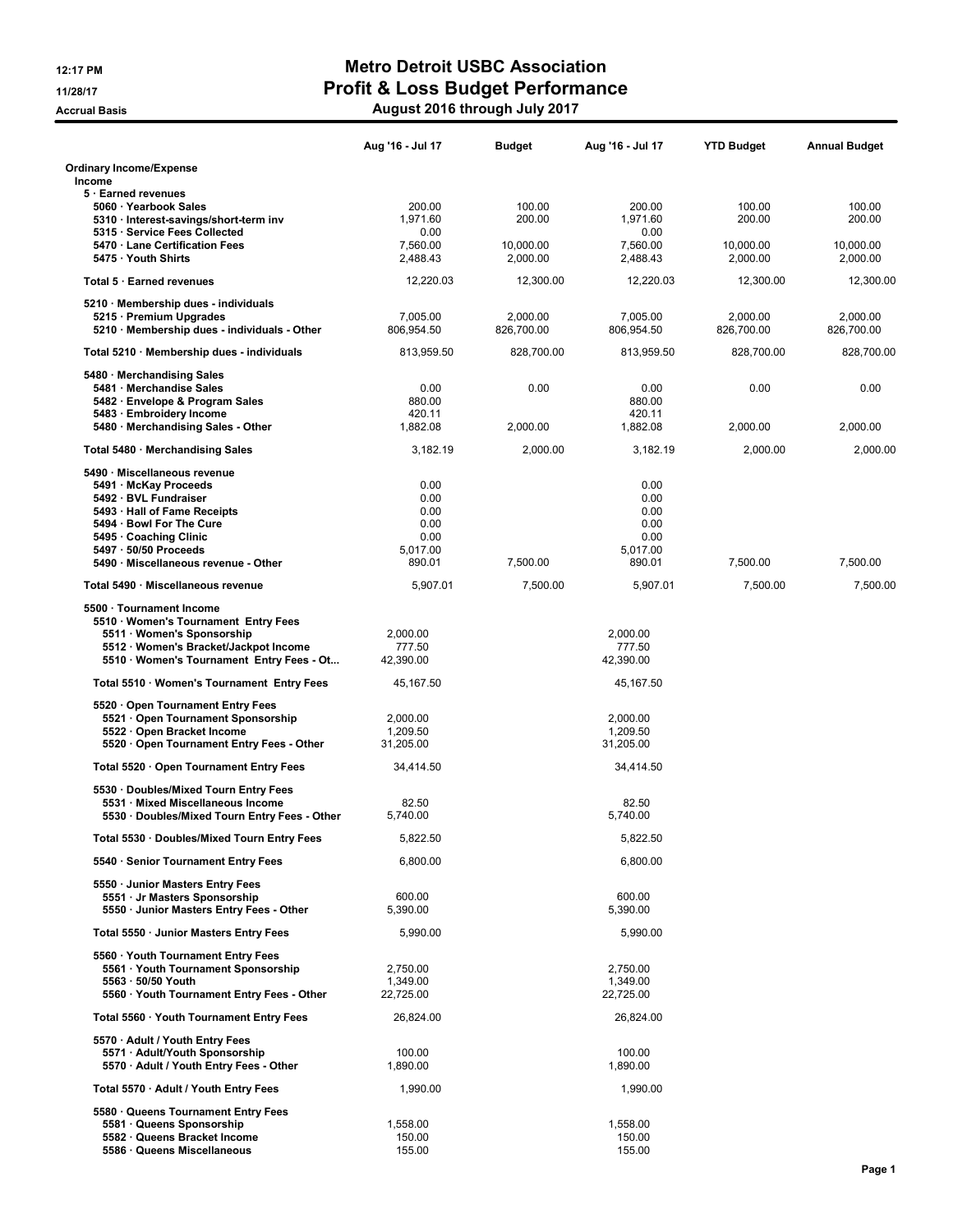|                                                                                 | Aug '16 - Jul 17      | <b>Budget</b>       | Aug '16 - Jul 17      | <b>YTD Budget</b>     | <b>Annual Budget</b> |
|---------------------------------------------------------------------------------|-----------------------|---------------------|-----------------------|-----------------------|----------------------|
| 5580 Queens Tournament Entry Fees - Other                                       | 3,085.00              |                     | 3,085.00              |                       |                      |
| Total 5580 · Queens Tournament Entry Fees                                       | 4,948.00              |                     | 4,948.00              |                       |                      |
| 5590 · Masters Tournament Entry Fees                                            |                       |                     |                       |                       |                      |
| 5591 Masters Sponsorship                                                        | 1,750.00              |                     | 1,750.00              |                       |                      |
| 5592 · Masters Bracket Income                                                   | 270.00                |                     | 270.00                |                       |                      |
| 5590 · Masters Tournament Entry Fees - Other                                    | 14,720.00             |                     | 14,720.00             |                       |                      |
| Total 5590 · Masters Tournament Entry Fees                                      | 16,740.00             |                     | 16,740.00             |                       |                      |
| 5600 · Sr Masters Tournament Entry Fee                                          |                       |                     |                       |                       |                      |
| 5601 · Sr Masters Sponsorship                                                   | 1,750.00              |                     | 1,750.00              |                       |                      |
| 5602 · Sr Masters Bracket Income<br>5600 · Sr Masters Tournament Entry Fee - Ot | 1,095.00<br>16,520.00 |                     | 1,095.00<br>16,520.00 |                       |                      |
| Total 5600 · Sr Masters Tournament Entry Fee                                    | 19,365.00             |                     | 19,365.00             |                       |                      |
| 5610 · Super Sr Masters Entry Fees                                              |                       |                     |                       |                       |                      |
| 5611 · Super Sr Masters Sponsorship                                             | 1,625.00              |                     | 1,625.00              |                       |                      |
| 5610 · Super Sr Masters Entry Fees - Other                                      | 9,000.00              |                     | 9,000.00              |                       |                      |
| Total 5610 · Super Sr Masters Entry Fees                                        | 10,625.00             |                     | 10,625.00             |                       |                      |
| 5620 · 500 Club Tournament Entry Fees                                           | 1,540.00              |                     | 1,540.00              |                       |                      |
| 5660 · Women's Series                                                           |                       |                     |                       |                       |                      |
| 5661 Women's Series Event 1                                                     | 1.750.00              |                     | 1,750.00              |                       |                      |
| 5662 Women's Series Event 2                                                     | 1,090.00              |                     | 1,090.00              |                       |                      |
| 5663 Women's Series Event 3                                                     | 1,335.00              |                     | 1,335.00              |                       |                      |
| 5664 Women's Series Event 4                                                     | 1,280.00              |                     | 1,280.00              |                       |                      |
| 5665 Women's Series Event 5                                                     | 1,315.00              |                     | 1,315.00              |                       |                      |
| 5667 · Ball Raffle Sponsorship<br>5668 · Women's Series Brackets                | 125.00<br>456.00      |                     | 125.00<br>456.00      |                       |                      |
| 5669 Women's Series 50/50                                                       | 463.00                |                     | 463.00                |                       |                      |
| 5670 · Women's Series Sponsorship                                               | 500.00                |                     | 500.00                |                       |                      |
| 5671 · Women's Series Invitational                                              | 540.00                |                     | 540.00                |                       |                      |
| 5672 · Women's Series Banquet                                                   | 45.00                 |                     | 45.00                 |                       |                      |
| Total 5660 · Women's Series                                                     | 8,899.00              |                     | 8,899.00              |                       |                      |
| Total 5500 · Tournament Income                                                  | 189,125.50            |                     | 189,125.50            |                       |                      |
| 5680 · Michigan State Tournaments                                               |                       |                     |                       |                       |                      |
| 5681 · Michigan State Masters                                                   | 0.00                  |                     | 0.00                  |                       |                      |
| 5682 · Michigan State Senior Masters                                            | 0.00                  |                     | 0.00                  |                       |                      |
| Total 5680 · Michigan State Tournaments                                         | 0.00                  |                     | 0.00                  |                       |                      |
| Total Income                                                                    | 1,024,394.23          | 850,500.00          | 1,024,394.23          | 850,500.00            | 850,500.00           |
| Expense                                                                         |                       |                     |                       |                       |                      |
| 6560 · Payroll Expenses<br>7000 · State / National Dues                         | 1,236.54              |                     | 1,236.54              |                       |                      |
| 7061 · USBC Fees                                                                | 395,183.00            | 403.500.00          | 395.183.00            | 403,500.00            | 403.500.00           |
| 7062 · USBC Youth Fees                                                          | 10,470.00             | 10,800.00           | 10,470.00             | 10,800.00             | 10,800.00            |
| 7063 · MSUSBCBA Fees                                                            | 25,641.00             | 24,400.00           | 25,641.00             | 24,400.00             | 24,400.00            |
| 7064 · MSUSBCWBA Fees                                                           | 14,875.00             | 14,200.00           | 14,875.00             | 14,200.00<br>1,350.00 | 14,200.00            |
| 7065 MSUSBC Youth Fees                                                          | 1,300.00              | 1,350.00            | 1,300.00              |                       | 1,350.00             |
| Total 7000 · State / National Dues                                              | 447,469.00            | 454,250.00          | 447,469.00            | 454,250.00            | 454,250.00           |
| 7100 · Member Programs                                                          |                       |                     |                       |                       |                      |
| 7110 · Awards - program-related<br>7112 Crystal Awards                          | 26,900.57<br>4,134.60 | 25,000.00           | 26,900.57<br>4,134.60 | 25,000.00             | 25,000.00            |
| 7115 · Banquet                                                                  | 972.50                | 1,000.00            | 972.50                | 1,000.00              | 1,000.00             |
| 7120 Directors Expenses                                                         | 190.81                |                     | 190.81                |                       |                      |
| 7125 · Hall of Fame Expenses                                                    | 0.00                  |                     | 0.00                  |                       |                      |
| 7135 · Bowling Showcase News                                                    | 2,601.92              | 2,000.00            | 2,601.92              | 2,000.00              | 2,000.00             |
| 7140 · Promotion                                                                | 3,910.66              | 5,000.00            | 3,910.66              | 5,000.00              | 5,000.00             |
| 7145 · RVP Expenses<br>7147 · Video / Bowling Showcase                          | 85.00<br>16,866.39    | 500.00<br>15,000.00 | 85.00<br>16,866.39    | 500.00<br>15,000.00   | 500.00<br>15,000.00  |
| 7150 · Website Maintenance                                                      | 420.00                |                     | 420.00                |                       |                      |
| 7155 · Yearbook                                                                 | 1,228.32              | 2,500.00            | 1,228.32              | 2,500.00              | 2,500.00             |
| 7160 · Member Handbook                                                          | 0.00                  | 0.00                | 0.00                  | 0.00                  | 0.00                 |
| 7165 · Scholarships                                                             | 0.00                  |                     | 0.00                  |                       |                      |
| Total 7100 · Member Programs                                                    | 57,310.77             | 51,000.00           | 57,310.77             | 51,000.00             | 51,000.00            |
| 7200 · Salaries & related expenses                                              |                       |                     |                       |                       |                      |
| 7220 · Salaries & wages                                                         | 171,748.33            | 175,000.00          | 171,748.33            | 175,000.00            | 175,000.00           |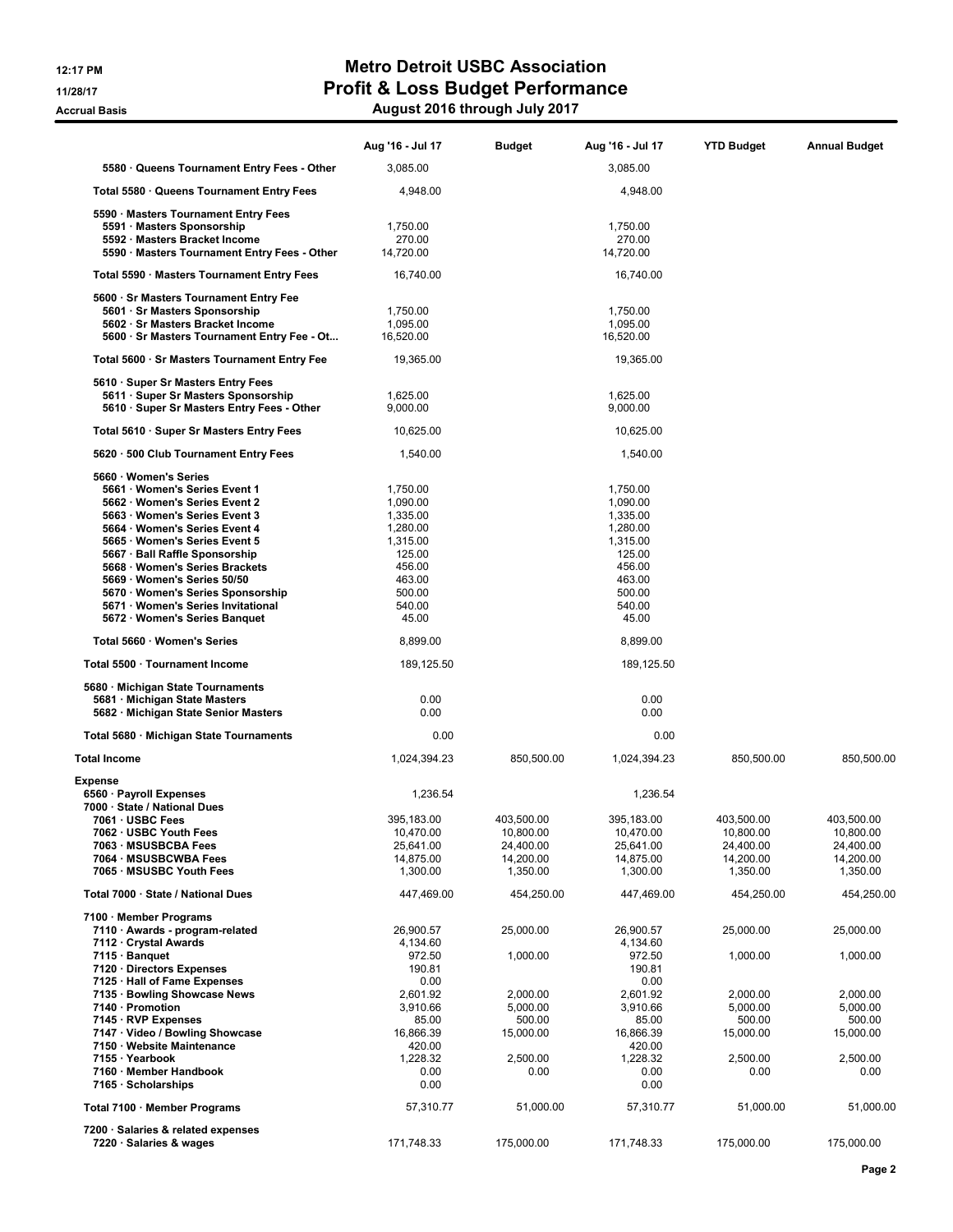|                                                                  | Aug '16 - Jul 17   | <b>Budget</b> | Aug '16 - Jul 17   | <b>YTD Budget</b> | <b>Annual Budget</b> |
|------------------------------------------------------------------|--------------------|---------------|--------------------|-------------------|----------------------|
| 7221 · State Tourn Bracket Payroll                               | 0.00               |               | 0.00               |                   |                      |
| 7223 · Video Production Payroll                                  | 0.00               |               | 0.00               |                   |                      |
| 7230 · Pension plan contributions                                | 5,061.13           | 5,000.00      | 5,061.13           | 5,000.00          | 5,000.00             |
| 7240 · Employee Insurance                                        | 36,832.81          | 35,000.00     | 36,832.81          | 35,000.00         | 35,000.00            |
| 7245 · Retiree Insurance                                         | 10,800.00          | 10,800.00     | 10,800.00          | 10,800.00         | 10,800.00            |
| 7250 · Payroll taxes                                             | 22,469.49          | 26,000.00     | 22,469.49          | 26,000.00         | 26,000.00            |
| 7260 · Lane Inspectors Wages                                     | 5,700.00           | 8,000.00      | 5,700.00           | 8,000.00          | 8,000.00             |
| 7270 · Lane Certification Wages                                  | 3,175.50           | 4,000.00      | 3,175.50           | 4,000.00          | 4,000.00             |
| Total 7200 · Salaries & related expenses                         | 255,787.26         | 263,800.00    | 255,787.26         | 263,800.00        | 263,800.00           |
| 7800 · Tournament Expenses<br>7810 · Women's Tournament Expenses |                    |               |                    |                   |                      |
| 7811 · Women's Tournament Prize List                             | 25,374.00          |               | 25,374.00          |                   |                      |
| 7812 · Women's Tournament Lineage                                | 10,252.50          |               | 10,252.50          |                   |                      |
| 7813 · Women's Tournament Help                                   | 1,182.25           |               | 1,182.25           |                   |                      |
| 7815 · Women's Tournament Awards                                 | 524.19             |               | 524.19             |                   |                      |
| 7818 · Women's Tourn Squad Org/Misc                              | 1,774.66           |               | 1,774.66           |                   |                      |
| 7819 · Women's Tourn Staff Support                               | 2,187.20           |               | 2,187.20           |                   |                      |
| Total 7810 · Women's Tournament Expenses                         | 41,294.80          |               | 41,294.80          |                   |                      |
| 7820 Open Tournament Expenses                                    |                    |               |                    |                   |                      |
| 7821 Open Tournament Prize List                                  | 22,914.00          |               | 22.914.00          |                   |                      |
| 7822 Open Tournament Lineage<br>7823 · Open Tournament Help      | 8,017.50           |               | 8,017.50           |                   |                      |
| 7825 Open Tournament Awards                                      | 1,181.25<br>524.19 |               | 1,181.25<br>524.19 |                   |                      |
| 7828 Open Tournament Squad Org/Misc                              | 1,654.65           |               | 1,654.65           |                   |                      |
| 7829 · Open Tournament Staff Support                             | 1,731.20           |               | 1,731.20           |                   |                      |
| Total 7820 · Open Tournament Expenses                            | 36,022.79          |               | 36,022.79          |                   |                      |
| 7830 · Doubles/Mixed Tourn Expenses                              |                    |               |                    |                   |                      |
| 7831 Doubles/Mixed Tourn Prize List                              | 3,860.00           |               | 3,860.00           |                   |                      |
| 7832 · Doubles/Mixed Tourn Lineage                               | 1,128.00           |               | 1,128.00           |                   |                      |
| 7833 · Doubles/Mixed Tourn Help                                  | 172.00             |               | 172.00             |                   |                      |
| 7838 · Doubles/Mixed Tourn Squad Org                             | 180.00             |               | 180.00             |                   |                      |
| 7839 · Doublels/Mixed Tourn Staff Supp                           | 282.00             |               | 282.00             |                   |                      |
| Total 7830 · Doubles/Mixed Tourn Expenses                        | 5,622.00           |               | 5,622.00           |                   |                      |
| 7840 · Senior Tournament Expenses                                |                    |               |                    |                   |                      |
| 7841 · Senior Tournament Prize List                              | 3,740.00           |               | 3,740.00           |                   |                      |
| 7842 · Senior Tournament Lineage                                 | 2,448.00           |               | 2,448.00           |                   |                      |
| 7843 · Senior Tournament Help                                    | 77.00              |               | 77.00              |                   |                      |
| 7849 · Senior Tournament Staff Support                           | 255.00             |               | 255.00             |                   |                      |
| Total 7840 · Senior Tournament Expenses                          | 6,520.00           |               | 6,520.00           |                   |                      |
| 7850 Junior Masters Expenses                                     |                    |               |                    |                   |                      |
| 7851 · Junior Masters Scholarships                               | 1,660.00           |               | 1,660.00           |                   |                      |
| 7852 · Junior Masters Lineage<br>7853 · Junior Masters Help      | 1,740.00<br>227.75 |               | 1,740.00<br>227.75 |                   |                      |
| 7858 · Junior Masters Junior Gold Entr                           | 600.00             |               | 600.00             |                   |                      |
| 7859 · Junior Masters Staff Support                              | 279.65             |               | 279.65             |                   |                      |
| Total 7850 · Junior Masters Expenses                             | 4.507.40           |               | 4,507.40           |                   |                      |
| 7860 · Youth Tournament Expenses                                 |                    |               |                    |                   |                      |
| 7861 Youth Tournament Scholarships                               | 9,280.00           |               | 9,280.00           |                   |                      |
| 7862 · Youth Tournament Lineage                                  | 8,889.75           |               | 8,889.75           |                   |                      |
| 7863 · Youth Tournament Help                                     | 956.50             |               | 956.50             |                   |                      |
| 7865 · Youth Tournament Awards                                   | 1,017.05           |               | 1,017.05           |                   |                      |
| 7867 · Youth Tournament Banquet                                  | 759.24             |               | 759.24             |                   |                      |
| 7868 · Youth Tournament Patches                                  | 1,203.21           |               | 1,203.21           |                   |                      |
| 7869 Youth Tournament Staff Support                              | 1,398.60           |               | 1,398.60           |                   |                      |
| Total 7860 · Youth Tournament Expenses                           | 23,504.35          |               | 23,504.35          |                   |                      |
| 7870 · Adult / Youth Expenses                                    |                    |               |                    |                   |                      |
| 7871 · Adult / Youth Scholarships                                | 900.00             |               | 900.00             |                   |                      |
| 7872 · Adult / Youth Lineage                                     | 900.00             |               | 900.00             |                   |                      |
| 7873 · Adult / Youth Tournament Help                             | 354.00             |               | 354.00             |                   |                      |
| 7879 · Adult / Youth Staff Support                               | 96.00              |               | 96.00              |                   |                      |
| Total 7870 · Adult / Youth Expenses                              | 2,250.00           |               | 2,250.00           |                   |                      |
| 7880 · Queens Expenses                                           |                    |               |                    |                   |                      |
| 7881 · Queens Prize List                                         | 3,600.00           |               | 3,600.00           |                   |                      |
| 7882 · Queens Lineage                                            | 558.00             |               | 558.00             |                   |                      |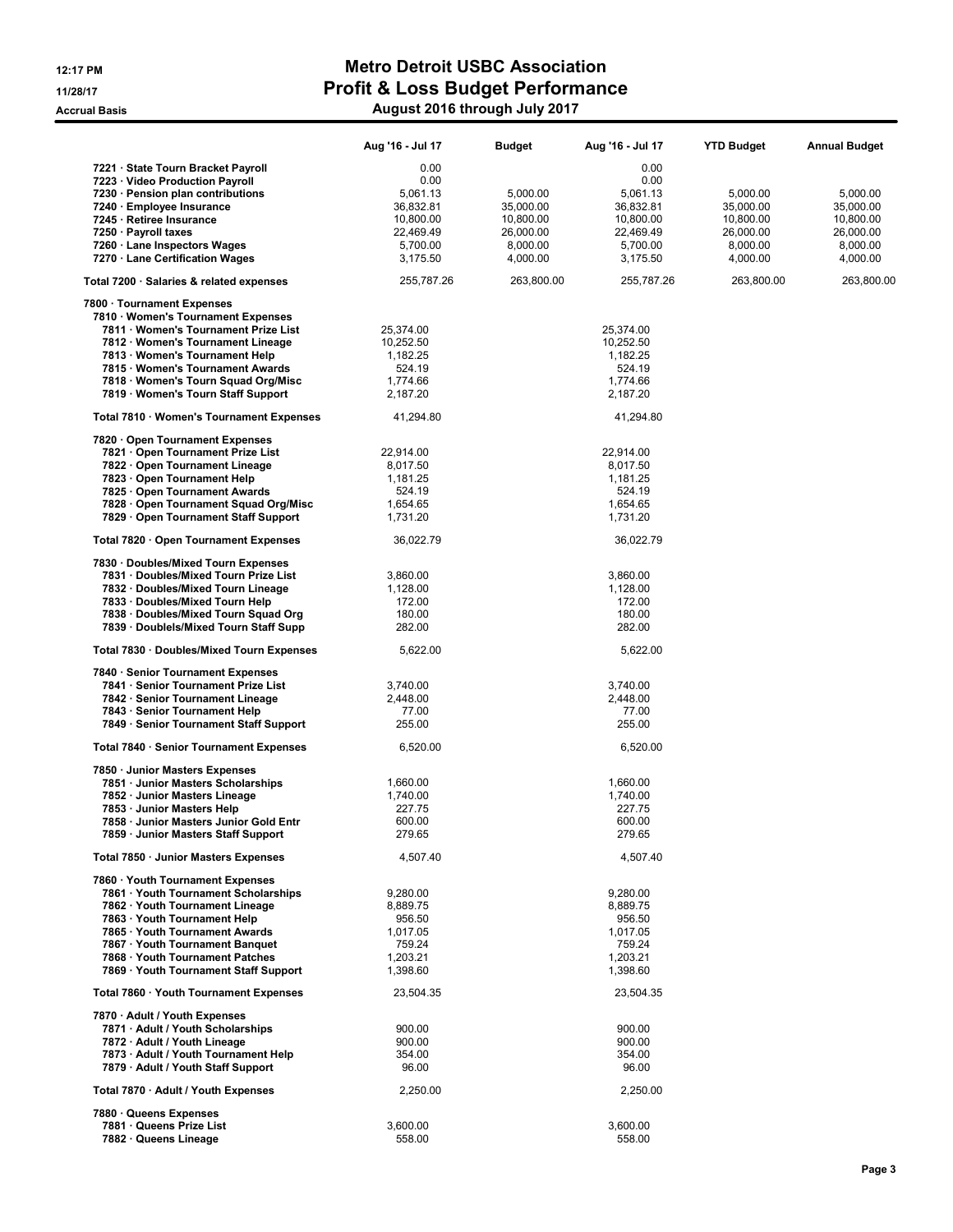|                                                                      | Aug '16 - Jul 17 | Budget    | Aug '16 - Jul 17 | <b>YTD Budget</b> | <b>Annual Budget</b> |
|----------------------------------------------------------------------|------------------|-----------|------------------|-------------------|----------------------|
| 7883 · Queens Help                                                   | 30.00            |           | 30.00            |                   |                      |
| 7885 · Queens Awards                                                 | 60.90            |           | 60.90            |                   |                      |
| 7889 · Queens Staff Support                                          | 85.00            |           | 85.00            |                   |                      |
| Total 7880 · Queens Expenses                                         | 4,333.90         |           | 4,333.90         |                   |                      |
| 7890 · Masters Expenses                                              |                  |           |                  |                   |                      |
| 7891 Masters Prize List                                              | 13,310.00        |           | 13,310.00        |                   |                      |
| 7892 · Masters Lineage                                               | 3,151.50         |           | 3,151.50         |                   |                      |
| 7893 · Masters Tournament Help                                       | 345.00           |           | 345.00           |                   |                      |
| 7895 · Masters Awards                                                | 60.90            |           | 60.90            |                   |                      |
| 7899 · Masters Staff Support                                         | 396.00           |           | 396.00           |                   |                      |
| Total 7890 · Masters Expenses                                        | 17,263.40        |           | 17,263.40        |                   |                      |
| 7900 · Sr Masters Expenses                                           |                  |           |                  |                   |                      |
| 7901 · Sr Masters Prize List                                         | 16,625.00        |           | 16,625.00        |                   |                      |
| 7902 · Sr Masters Lineage                                            | 1,964.00         |           | 1,964.00         |                   |                      |
| 7905 · Sr Masters Awards                                             | 60.90            |           | 60.90            |                   |                      |
| 7909 · Sr Masters Staff Support                                      | 413.00           |           | 413.00           |                   |                      |
| Total 7900 · Sr Masters Expenses                                     | 19,062.90        |           | 19,062.90        |                   |                      |
| 7910 · Super Sr Masters Expenses                                     |                  |           |                  |                   |                      |
| 7911 · Super Sr Masters Prize List                                   | 8,275.00         |           | 8,275.00         |                   |                      |
| 7912 · Super Sr Masters Lineage                                      | 1,052.00         |           | 1,052.00         |                   |                      |
| 7913 · Super Sr Masters Help                                         | 45.00            |           | 45.00            |                   |                      |
| 7915 · Super Sr Masters Awards                                       | 60.90            |           | 60.90            |                   |                      |
| 7919 · Super Sr Masters Staff Support                                | 315.00           |           | 315.00           |                   |                      |
| Total 7910 · Super Sr Masters Expenses                               | 9,747.90         |           | 9,747.90         |                   |                      |
| 7920 · 500 Club Expenses                                             |                  |           |                  |                   |                      |
| 7921 · 500 Club Prize List                                           | 816.00           |           | 816.00           |                   |                      |
| 7922 · 500 Club Lineage                                              | 489.60           |           | 489.60           |                   |                      |
| 7923 · 500 Club Help<br>7929 · 500 Club Staff Support                | 105.00<br>102.00 |           | 105.00<br>102.00 |                   |                      |
|                                                                      |                  |           |                  |                   |                      |
| Total 7920 · 500 Club Expenses                                       | 1,512.60         |           | 1,512.60         |                   |                      |
| 7940 · Women's Series Expenses                                       |                  |           |                  |                   |                      |
| 7941 · Women's Series Prize List                                     | 6,810.00         |           | 6,810.00         |                   |                      |
| 7942 · Women's Series Lineage                                        | 1,400.00         |           | 1,400.00         |                   |                      |
| 7943 · Women's Series Cup prize list                                 | 2,100.00         |           | 2,100.00         |                   |                      |
| 7944 · Women's Series Banquet                                        | 240.00           |           | 240.00           |                   |                      |
| Total 7940 · Women's Series Expenses                                 | 10,550.00        |           | 10,550.00        |                   |                      |
| Total 7800 · Tournament Expenses                                     | 182,192.04       |           | 182,192.04       |                   |                      |
| 8100 · Non-personnel expenses                                        |                  |           |                  |                   |                      |
| 8105 · Accounting fees                                               | 1,070.00         | 1,100.00  | 1,070.00         | 1,100.00          | 1,100.00             |
| 8110 Christmas Party Expenses                                        | 868.35           | 1,000.00  | 868.35           | 1,000.00          | 1,000.00             |
| 8120 · Licensing Fees                                                | 20.00            |           | 20.00            |                   |                      |
| 8125 · Merchandise Inventory<br>8130 · Office equip rental & repairs | 0.00<br>5,591.64 | 8,000.00  | 0.00<br>5,591.64 | 8,000.00          | 8,000.00             |
| 8135 Office Supplies                                                 | 19,603.73        | 15,000.00 | 19,603.73        | 15,000.00         | 15,000.00            |
| 8140 · Postage, shipping, delivery                                   | 12,417.98        | 10,000.00 | 12,417.98        | 10,000.00         | 10,000.00            |
| 8150 · Telephone & telecommunications                                | 3,688.73         | 4,000.00  | 3,688.73         | 4,000.00          | 4,000.00             |
| 8155 Veterans Bowling                                                | 331.00           | 600.00    | 331.00           | 600.00            | 600.00               |
| 8160 Mobile Application                                              | 720.00           | 800.00    | 720.00           | 800.00            | 800.00               |
| 8167 · Vehicle Registration Fees                                     | 136.00           | 150.00    | 136.00           | 150.00            | 150.00               |
| 8168 · Vehicle Maintenance                                           | 1,722.05         | 2,400.00  | 1,722.05         | 2,400.00          | 2,400.00             |
| 8169 · Vehicle Gas                                                   | 2,770.09         | 3,000.00  | 2,770.09         | 3,000.00          | 3,000.00             |
| Total 8100 · Non-personnel expenses                                  | 48,939.57        | 46,050.00 | 48,939.57        | 46,050.00         | 46,050.00            |
| 8200 Occupancy expenses                                              |                  |           |                  |                   |                      |
| $8210 \cdot$ Rent                                                    | 28,838.00        | 27,000.00 | 28,838.00        | 27,000.00         | 27,000.00            |
| 8245 · Security                                                      | 408.00           | 500.00    | 408.00           | 500.00            | 500.00               |
| Total 8200 · Occupancy expenses                                      | 29,246.00        | 27,500.00 | 29,246.00        | 27,500.00         | 27,500.00            |
| 8300 · Travel & meetings expenses                                    |                  |           |                  |                   |                      |
| 8305 · Assoc Managers Expense Account                                | 4,075.57         | 4,000.00  | 4,075.57         | 4,000.00          | 4,000.00             |
| 8315 Delegate Expense                                                | 7,000.00         | 10,000.00 | 7,000.00         | 10,000.00         | 10,000.00            |
| 8320 · Lane Inspectors Mileage/Exp                                   | 2,532.27         | 4,000.00  | 2,532.27         | 4,000.00          | 4,000.00             |
| 8325 Lane Certification Mileage/Exp                                  | 1,399.66         | 2,000.00  | 1,399.66         | 2,000.00          | 2,000.00             |
| 8330 Meeting Expense                                                 | 1,461.93         | 1,500.00  | 1,461.93         | 1,500.00          | 1,500.00             |
| 8335 · President's Expense Account                                   | 1,927.74         | 1,500.00  | 1,927.74         | 1,500.00          | 1,500.00             |